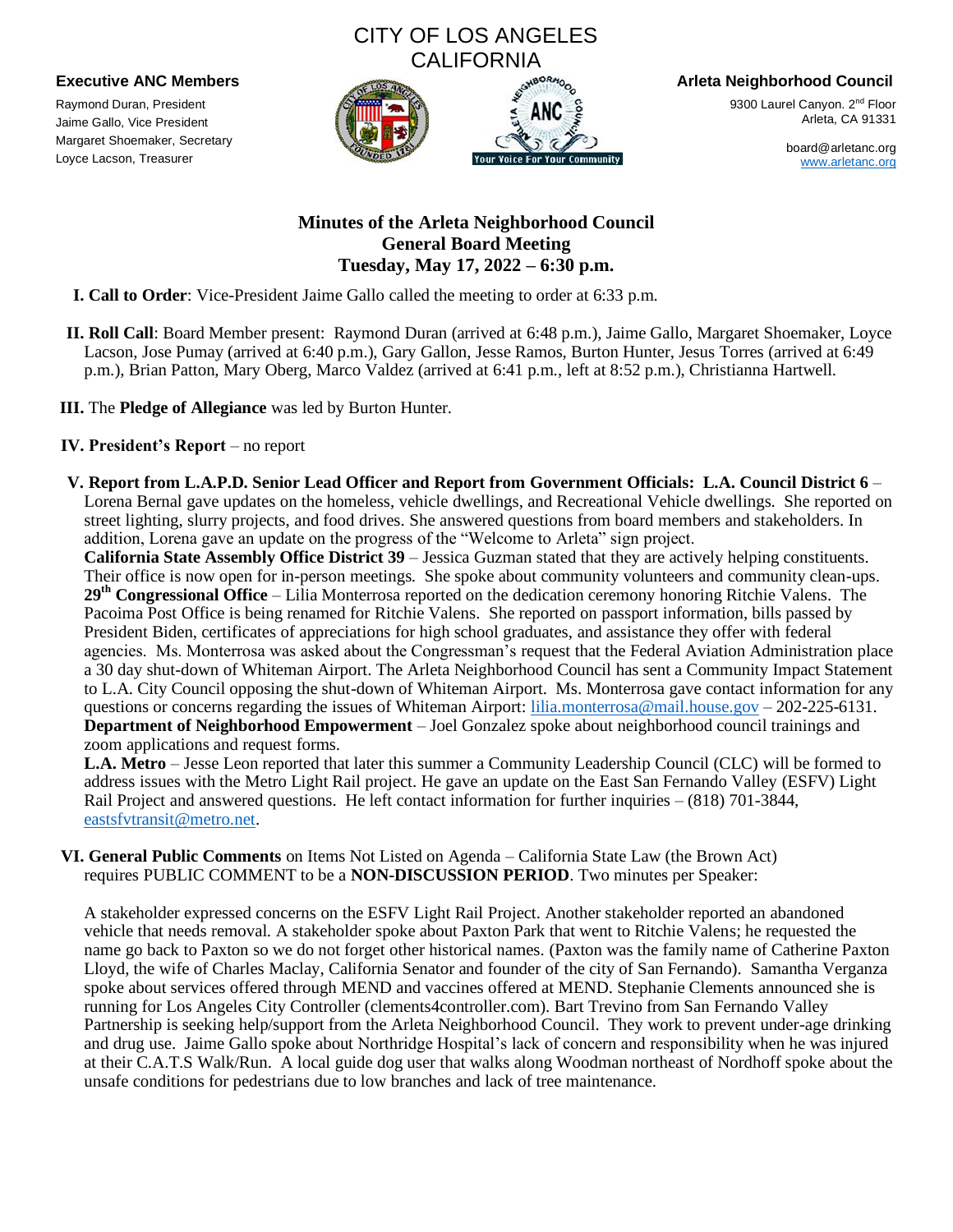Raymond Duran, President Jaime Gallo, Vice President Margaret Shoemaker, Secretary Loyce Lacson, Treasurer

# CITY OF LOS ANGELES CALIFORNIA



**Executive ANC Members Arleta Neighborhood Council**

9300 Laurel Canyon. 2<sup>nd</sup> Floor Arleta, CA 91331

> board@arletanc.org [www.arletanc.org](http://www.arletanc.org/)

### **Board Business:**

- **I. Motion 1**/Seconded/Carried Jaime Gallo Move to approve the **ANC minutes** for the General Board Meeting Minutes dated **April 19. 2022**. Second by Christianna Hartwell. The motion passed with 9 yes, 2 abstentions, and 1 Ineligible.
- **II. Motion 2**/Seconded/Carried Margaret Shoemaker Move to approve the **Monthly Expenditure Report (M.E.R.S) for** the month of **March 2022**. Second by Jaime Gallo. The Motion passed with 11 yes, 1 ineligible. **Motion 3**/Seconded/Carried – Jesse Ramos – Move to approve the **Monthly Expenditure Report (M.E.R.S.)** for the month of **April 2022**. Second by Jesse Torres. The motion passed with 11 yes, 1 ineligible.
- **III. Motion 4**/Seconded/Carried Mary Oberg Move to approve a Community Impact Statement on **ACA-1** Relative to amend the California Constitution to allow for local government to lower the voter approval threshold for tax increases from two-thirds to 55 per cent. Second by Jesse Torres. The motion passed as amended with 11 yes and 1 ineligible. The **ANC is against** this California Constitution Amendment. **Motion 5**/Seconded/Carried – Jesse Ramos – Move to approve an amendment to Motion 4 to include the communities of Panorama City and Sylmar. Second by Burton Hunter. The Motion passed with 11 yes and 1 ineligible.
- **IV. Motion 6/**Seconded/Carried Burton Hunter Move to approve the Community Improvement/Land Use Committee's recommendations regarding the Draft Code of Conduct for Neighborhood Councils **#2014-2(2): Neighborhood Council Committee Members Code of Conduct Policy – 10/04/16 – Red-lined Draft Code of Conduct.** Second by Gary Gallon. After a lengthy discussion, the motion passed with 11 yes and 1 ineligible. The ANC is strongly opposed to this Draft Code of Conduct Policy for Neighborhood Councils.
- **V. Motion 7/**Seconded/Carried Margaret Shoemaker Move to approve an expense of up to \$200.00 to fund Business Watch meetings held by L.A.P.D. Mission Station within the boundaries of the Arleta Neighborhood Council for the 2022-2023 fiscal year. Second by Jaime Gallo. The motion passed with 11 yes and 1 ineligible.
- **VI. Motion 8**/Seconded/Carried Burton Hunter Move to approve up to \$5,000.00 for outreach mailers to residents within the Arleta Neighborhood Council boundaries. Second by Brian Patton. The motion passed with 11 yes and 1 ineligible.
- **VII. Motion 9**/Seconded/Carried Jaime Gallon Move to approve sending a letter from the Arleta Neighborhood Council to L.A. City Council District 6 requesting a "Party Car" for L.A.P.D. Mission Station to help with noise complaints for the summer and early fall. The motion passed with 10 yes, 1 absent, and 1 ineligible.
- **VIII. Report from Budget Advocate**: none present.